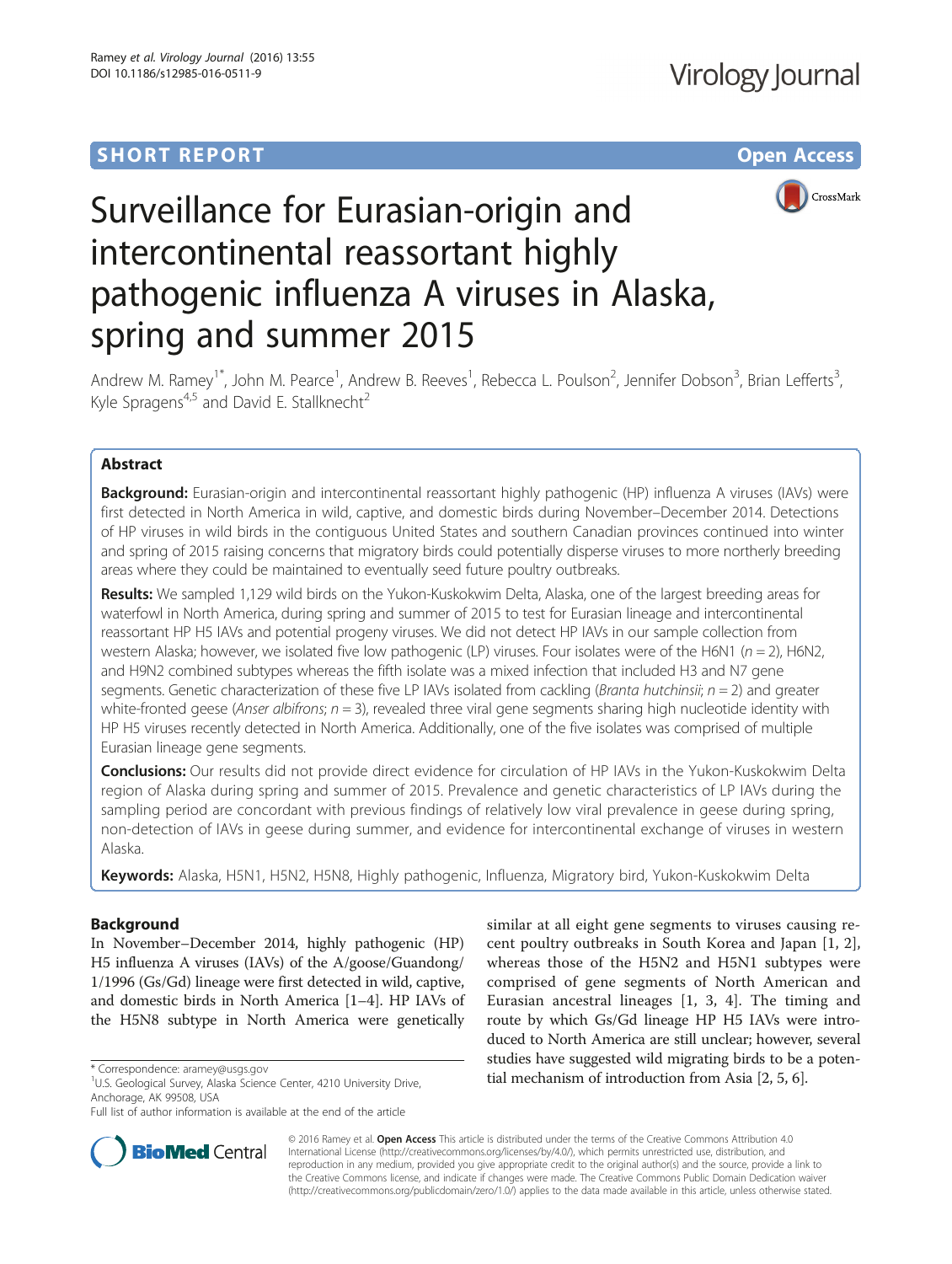Genetic and ecological data from the Republic of Korea provide evidence for: (1) an association between the detection of Gs/Gd lineage HP H5 IAVs and the presence of both wild and domestic waterfowl, (2) few detections of HP IAVs during summer months when migratory waterfowl are largely absent from the region, and (3) evolution of HP IAVs between wintering seasons for migratory birds in a currently unknown reservoir population [[5](#page-5-0)]. This scenario is parsimonious with viral maintenance at northerly breeding areas for migratory birds; however, other explanations such as non-detection of Gs/Gd lineage IAVs in resident domestic and wild birds cannot be ruled out. Similarly, detections of HP IAVs in wild birds and domestic poultry occurred repeatedly in North America during winter and spring of 2015, but tapered off by summer, raising the possibility that migratory birds could disperse viruses to northerly breeding areas where they may be maintained to eventually seed future poultry outbreaks as birds migrate back to wintering grounds. Alternatively, HP IAVs recently detected in North America may not be maintained in the wild bird reservoir and therefore may not be found at northern latitude breeding areas despite surveillance efforts.

To assess the evidence for migratory birds dispersing HP H5 IAVs from lower latitude wintering areas to northern breeding grounds, we sampled wild birds during spring and summer at one of the largest breeding grounds in North America, the Yukon-Kuskokwim Delta, Alaska. We sampled hunter-harvested birds from ten remote villages in the spring and live-captured birds during summer to test for infection with IAVs, specifically screening for Gs/Gd lineage HP H5 viruses. Although sampling in remote regions of Alaska such as the Yukon-Kuskokwim Delta provides logistical challenges for surveillance, information derived from this effort provides an opportunity to gather evidence for or against the hypothesis that wild birds maintain Gs/Gd HP H5 IAVs through spring migration with relatively little potential for confounding associated with anthropogenic activities such as poultry production.

# Methods

Hunter-harvested birds were sampled for IAVs at ten villages within the Yukon-Kuskokwim Delta, Alaska (Fig. [1](#page-2-0)) during May 2015 as part of the subsistence season. This is a traditional harvest period for native people living in this region during which migratory birds are harvested for personal use. Subsistence hunters brought intact harvested birds for viral sampling to health clinics located in each village: Chefornak, Eek, Emmonak, Hooper Bay, Kipnuk, Kotlik, Kwethluk, Pilot Station, Quinhagak, and Toksook Bay (Fig. [1](#page-2-0)). At sampling stations for each village, swab samples for viral screening were collected from each bird by applying a polyester-tipped applicator to each the

oropharynx/trachea and the cloaca and swabbing. Paired samples were then combined in a single cryovial with 2 ml of chilled viral transport media supplemented with antibiotics. Samples were then placed directly in dewars charged with liquid nitrogen and transferred to -80 ° C freezers until testing.

In summer, cackling geese (Branta hutchinsii) were sampled at remote sites near the Anerkochik River (Fig. [1](#page-2-0)) during 16–19 July as part of banding efforts conducted by the Yukon Delta National Wildlife Refuge. Geese were captured during the flightless molting period in drives using lead fences to guide birds into a capture pen with assistance from a helicopter and 6-person ground crew to encourage directionality of bird movements (United States Department of the Interior federal bird banding permit #09811; USFWS-Region 7 IACUC #2015-009). After capture, and application of a metal tarsal band, paired oropharyngeal and cloacal swabs were collected as previously explained for hunter-harvested birds (United States Department of the Interior federal bird banding permit #20022; USGS Alaska Science Center ACUC #2015-13). Samples were kept cool/frozen upon collection until transfer to -80 ° C freezers within approximately one week of collection.

In the laboratory, all paired swab samples were screened using rRT-PCR targeting gene products for the IAV matrix gene [[7](#page-5-0)] and the Gs/Gd lineage HP H5 hemagglutinin gene segment [[8\]](#page-5-0). All spring samples yielding  $Ct$  values ≤ 41 for the IAV matrix gene and all summer samples (regardless of Ct value for the IAV matrix gene) were inoculated into specific pathogen-free embryonated chicken eggs for virus isolation [[9\]](#page-5-0). Amnioallantoic fluids were collected after 120 h, and tested via hemagglutination assay. RNAs extracted from hemagglutination assay positive amnio-allantoic fluids were screened for the IAV matrix gene by rRT-PCR [[10](#page-5-0)] and resultant isolates were genomically sequenced [[11](#page-5-0)] (GenBank; accession #'s: KU310452-KU310492). Pairwise nucleotide distance comparisons were made between sequences for all gene segments for viruses isolated as part of this study and those for the following representative Eurasian lineage and intercontinental reassortant HP IAVs detected in North America using MEGA6 [\[12](#page-5-0)]: A/American green-winged teal/WA/19570/ 2014 (H5N1), A/northern pintail/WA/40964/2014 (H5N2), and A/gyrfalcon/WA/41009-6/2014 (H5N8). To infer the continental lineage of each internal gene segment of isolates recovered from the Yukon-Kuskokwim Delta, maximum-likelihood phylogenies were reconstructed for each gene segment in MEGA6 [\[12](#page-5-0)] using 1,000 bootstrap replicates and representative reference sequences for viruses originating from Eurasia and North America. As phylogenetic analysis may have limited utility for inferring continental lineages of surface glycoproteins, we used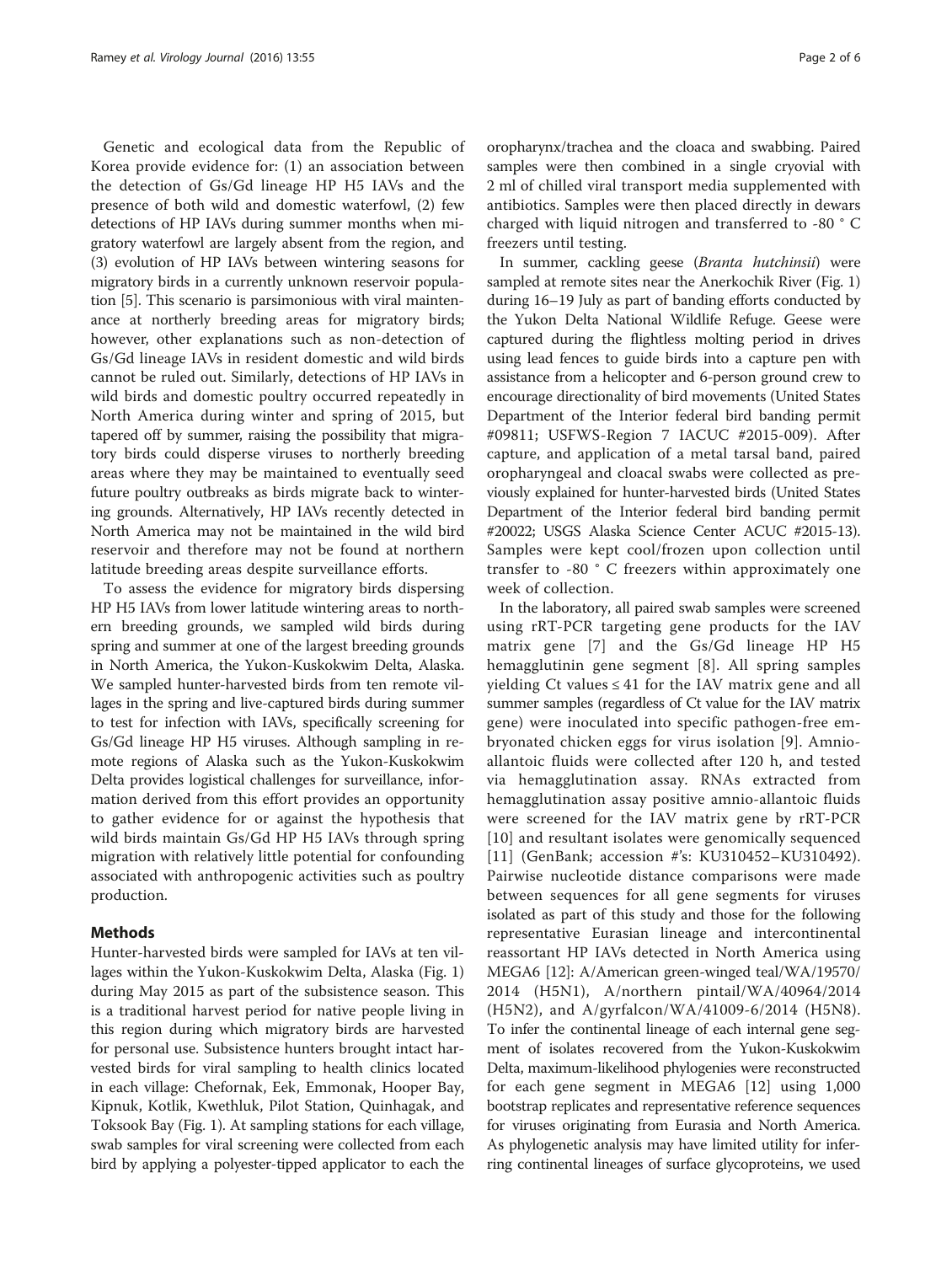<span id="page-2-0"></span>

the standard NCBI nucleotide Basic Local Alignment Search Tool (BLAST) to gain inference on closely related viral strains (BLAST conducted 4 December 2015).

# Results

We did not detect HP H5 IAVs from 1,129 birds sampled on the Yukon-Kuskokwim Delta, Alaska, during spring and summer 2015. However, we did detect five low pathogenic (LP) IAVs from samples collected from cackling and greater white-fronted geese (Anser albifrons) during spring (Table [1](#page-3-0)). Samples were collected from at least 36 different species of wild birds (Table [1](#page-3-0)); however, the sample collection was biased by taxonomic order (waterfowl 1,014/ 1,129; 90 %) and season (spring 1,014/1,129; 90 %). The overall virus isolation rate for our sample collection was 0.4 % (5/1,129). Species specific virus isolation rates were 1.0 % (2/200) and 1.0 % (3/298) for cackling and greater white-fronted geese in spring, respectively, and 0 % for all other species in spring and cackling geese in summer.

Four isolates from cackling and greater white-fronted geese were of the H6N1 ( $n = 2$ ), H6N2, and H9N2 combined subtypes. A fifth isolate was the result of a mixed infection that included H3 and N7 gene segments. Three isolates originated from samples collected in Pilot Station

(A/cackling goose/Alaska/UGAI15-3902/2015 [H6N1], A/greater white-fronted goose/Alaska/UGAI15-3903/2015 [H6N1], and A/greater white-fronted goose/Alaska/ UGAI15-3913/2015 [H6N2]) whereas one isolate originated from each Hooper Bay (A/cackling goose/Alaska/ UGAI15-3075/2015 [H9N2]) and Toksook Bay (A/greater white-fronted goose/Alaska/UGAI15-4167/2015[H3N7]). Shared nucleotide sequence identity between LP IAV strains isolated from Yukon-Kuskokwim Delta geese and representative strains of HP IAV isolated in North America in 2014–2015, was generally less than 99 % with few exceptions (Additional file [1](#page-4-0): Tables S1–S8). One of the two NP sequences (variant #2) for A/greater white-fronted goose/Alaska/UGAI15-4167/2015 (mixed) shared 99 % identity with A/northern pintail/WA/40964/ 2014 (H5N2) (Additional file [1](#page-4-0): Table S5). Additionally, the N1 NA gene segments for A/greater white-fronted goose/Alaska/UGAI15-3903/2015 (H6N1) and A/cackling goose/Alaska/UGAI15-3902/2015 (H6N1) shared 99 % identity with A/American green-winged teal/WA/19570/ 2014 (H5N1) (Additional file [1](#page-4-0): Table S6).

Nucleotide sequences for internal gene segments of IAVs isolated from cackling and greater white-fronted geese were of North American lineages for four isolates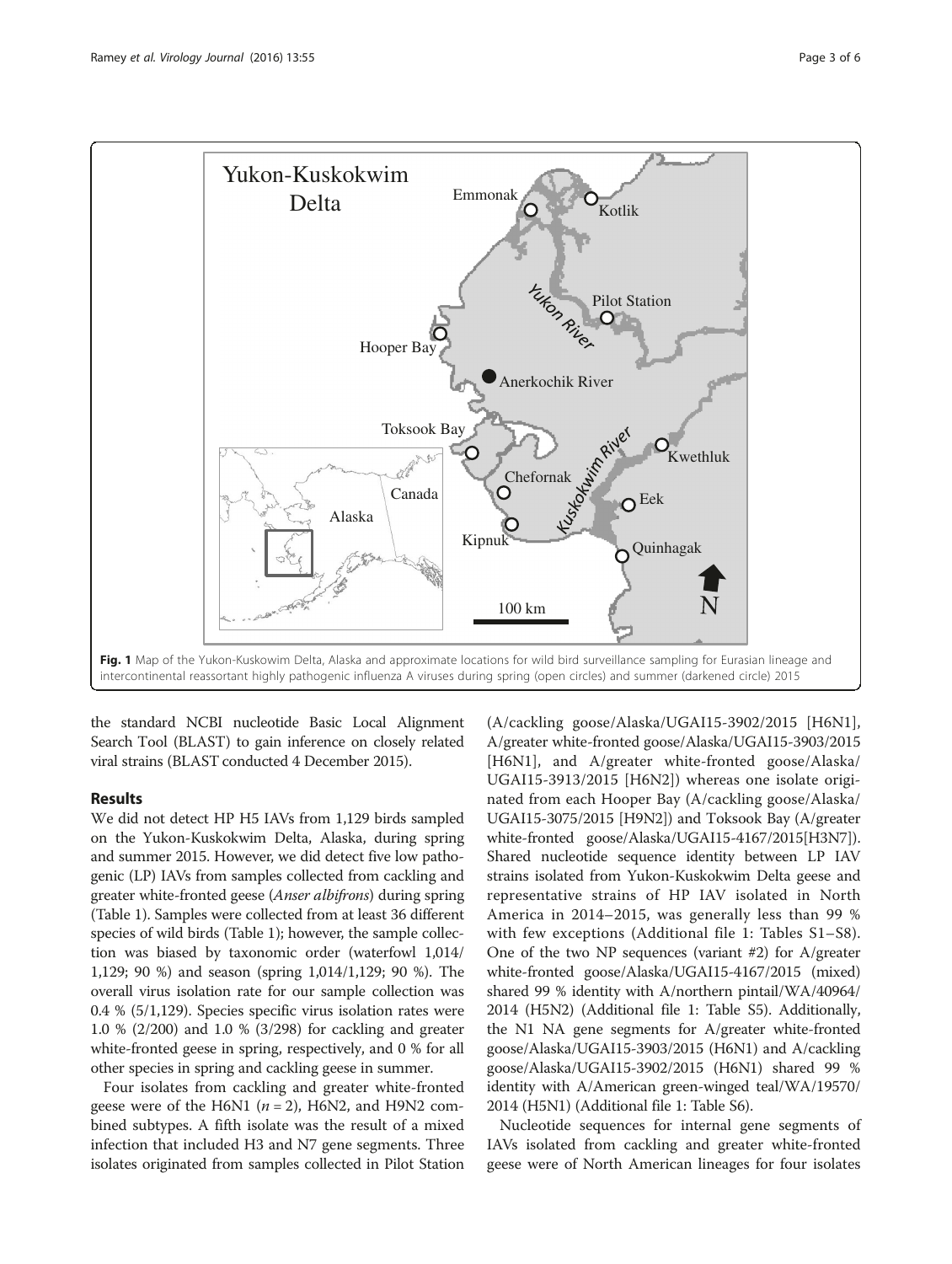<span id="page-3-0"></span>

| Table 1 Summary of wild bird surveillance sampling for       |
|--------------------------------------------------------------|
| Eurasian lineage and intercontinental reassortant highly     |
| pathogenic influenza A viruses on the Yukon-Kuskokwim Delta, |
| Alaska during spring and summer 2015                         |

| Spring surveillance (7-29 May 2015) |  |  |
|-------------------------------------|--|--|
|-------------------------------------|--|--|

| $\sigma$ princt surveniance (7 $\sigma$ 27 may 2013)     |                |                |                |
|----------------------------------------------------------|----------------|----------------|----------------|
| Species                                                  | $n =$          | $rRT-PCR +a$   | $VI +b$        |
| American green-winged teal (Anas crecca)                 | 4              | 0              |                |
| American wigeon (Anas americana)                         | 1              | 0              | ÷              |
| Arctic tern (Sterna paradisaea)                          | 1              | 1              | 0              |
| Bar-tailed godwit (Limosa lapponica)                     | 14             | 1              | 0              |
| Black brant (Branta bernicla nigricans)                  | 41             | 3              | 0              |
| Black scoter (Melanitta americana)                       | 83             | $\overline{4}$ | 0              |
| Black turnstone (Arenaria melanocephala)                 | 3              | 0              | $\overline{a}$ |
| Cackling goose (Branta hutchinsii)                       | 200            | 7              | 2              |
| Common goldeneye (Bucephala clangula)                    | 2              | 0              | L,             |
| Common merganser (Mergus merganser)                      | 1              | 0              |                |
| Dunlin (Calidris alpina)                                 | 9              | 1              | 0              |
| Emperor goose (Chen canagica)                            | 19             | $\overline{4}$ | 0              |
| Gadwall (Anas strepera)                                  | 1              | 0              | $\overline{a}$ |
| Greater scaup (Aythya marila)                            | 11             | 2              | 0              |
| Greater white-fronted goose (Anser albifrons)            | 298            | 39             | 3              |
| Lapland longspur (Calcarius lapponicus)                  | 1              | 0              | $\overline{a}$ |
| Lesser scaup (Aythya affinis)                            | 62             | 7              | 0              |
| Long-billed dowitcher (Limnodromus<br>scolopaceus)       | 3              | 1              | 0              |
| Long-tailed duck (Clangula hyemalis)                     | 6              | 1              | 0              |
| Mallard (Anas platyrhynchos)                             | 12             | 0              |                |
| Mew gull (Larus canus)                                   | 2              | 0              | L.             |
| Northern pintail (Anas acuta)                            | 15             | 1              | 0              |
| Northern shoveler (Anas clypeata)                        | 19             | 1              | 0              |
| Pacific loon (Gavia pacifica)                            | 1              | 1              | 0              |
| Pectoral sandpiper (Calidris melanotos)                  | 16             | 1              | $\Omega$       |
| Red-necked phalarope (Phalaropus lobatus)                | 23             | 3              | 0              |
| Rock sandpiper (Calidris ptilocnemis)                    | 1              | 0              | L.             |
| Sabine's gull (Xema sabini)                              | 1              | 1              | 0              |
| Sandhill crane (Grus canadensis)                         | 31             | 2              | 0              |
| Sharp-tailed sandpiper (Calidris acuminata) <sup>c</sup> | 3              | 0              | L,             |
| Snow Goose (Chen caerulescens)                           | 62             | 5              | 0              |
| Surf Scoter (Melanitta perspicillata)                    | 5              | 1              | 0              |
| Tundra swan (Cygnus columbianus)                         | 41             | 3              | 0              |
| White-winged scoter (Melanitta deglandi)                 | 16             | 1              | 0              |
| Willow ptarmigan (Lagopus lagopus)                       | 3              | 0              |                |
| Wilson's snipe (Gallinago delicata)                      | 1              | 0              |                |
| Unknown species (Class Aves)                             | $\overline{2}$ | 1              | 0              |

| Table 1 Summary of wild bird surveillance sampling for       |
|--------------------------------------------------------------|
| Eurasian lineage and intercontinental reassortant highly     |
| pathogenic influenza A viruses on the Yukon-Kuskokwim Delta, |
| Alaska during spring and summer 2015 (Continued)             |

| spring total                           | 1014 92       |                       |  |
|----------------------------------------|---------------|-----------------------|--|
| Summer surveillance (16-19 July 2015)  |               |                       |  |
| species                                |               | $n = rRT-PCR +a W +b$ |  |
| Cackling goose                         | $115 \quad 2$ |                       |  |
| $\frac{1}{2}$ based on Ct value $> 41$ |               |                       |  |

 $^{\text{a}}$ based on Ct value < 41<br>bonly spring samples w only spring samples with Ct values < 41 subjected to VI; all summer samples subjected to VI

<sup>c</sup>rare report for this species at this location during spring; field identification was not verified by trained ornithologist

(Additional file [2](#page-4-0): Figures S1–S6). In contrast, A/greater white-fronted goose/Alaska/UGAI15-4167/2015 (mixed) appeared to include gene segments of both North American and Eurasian lineages. Sequences for the PB2, NP (variant #1), M, and NS (variant #1) gene segments of A/greater white-fronted goose/Alaska/UGAI15-4167/ 2015 (mixed) were of Eurasian lineage (Additional file [2](#page-4-0): Figures S1, S4–S6) whereas sequences for the PB1, NP (variant #2), and NS (variant #2) gene segment appeared to be of North American lineage (Additional file [2](#page-4-0): Figures S2, S4, and S6). NCBI BLAST provided similar results as compared to phylogenetic analyses with top hits for HA and NA gene segments for four of five isolates from geese providing evidence for shared nucleotide identity of 96–99 % with isolates derived from dabbling ducks sampled in North America, including the American green-winged teal sampled in Washington and infected with a Gs/Gd lineage HP H5N1 IAV (Additional file [1](#page-4-0): Table S9). In contrast, top BLAST hits for sequences for HA and NA gene segments from A/greater white-fronted goose/Alaska/UGAI15-4167/ 2015 (mixed) indicated 97 % shared nucleotide identity with IAVs isolated from wild birds sampled in Eurasia (Additional file [1:](#page-4-0) Table S9).

#### **Discussion**

We did not detect any direct evidence for the circulation of HP H5 IAVs in wild birds sampled on the Yukon-Kuskokwim Delta, Alaska, during spring or summer of 2015. Probable explanations include that HP H5 IAVs were not present in the region or that prevalence of such viruses were sufficiently low in local wild waterfowl so as to preclude detection during sampling periods. Other explanations include that HP H5 IAVs were circulating in waterfowl species poorly represented in our sample collection or non-waterfowl species that were not sampled during our collection efforts.

Sampling of hunter-harvested birds from a relatively large number of villages spread across the region likely provides representative information regarding IAV prevalence for the Yukon-Kuskokwim Delta for the sampling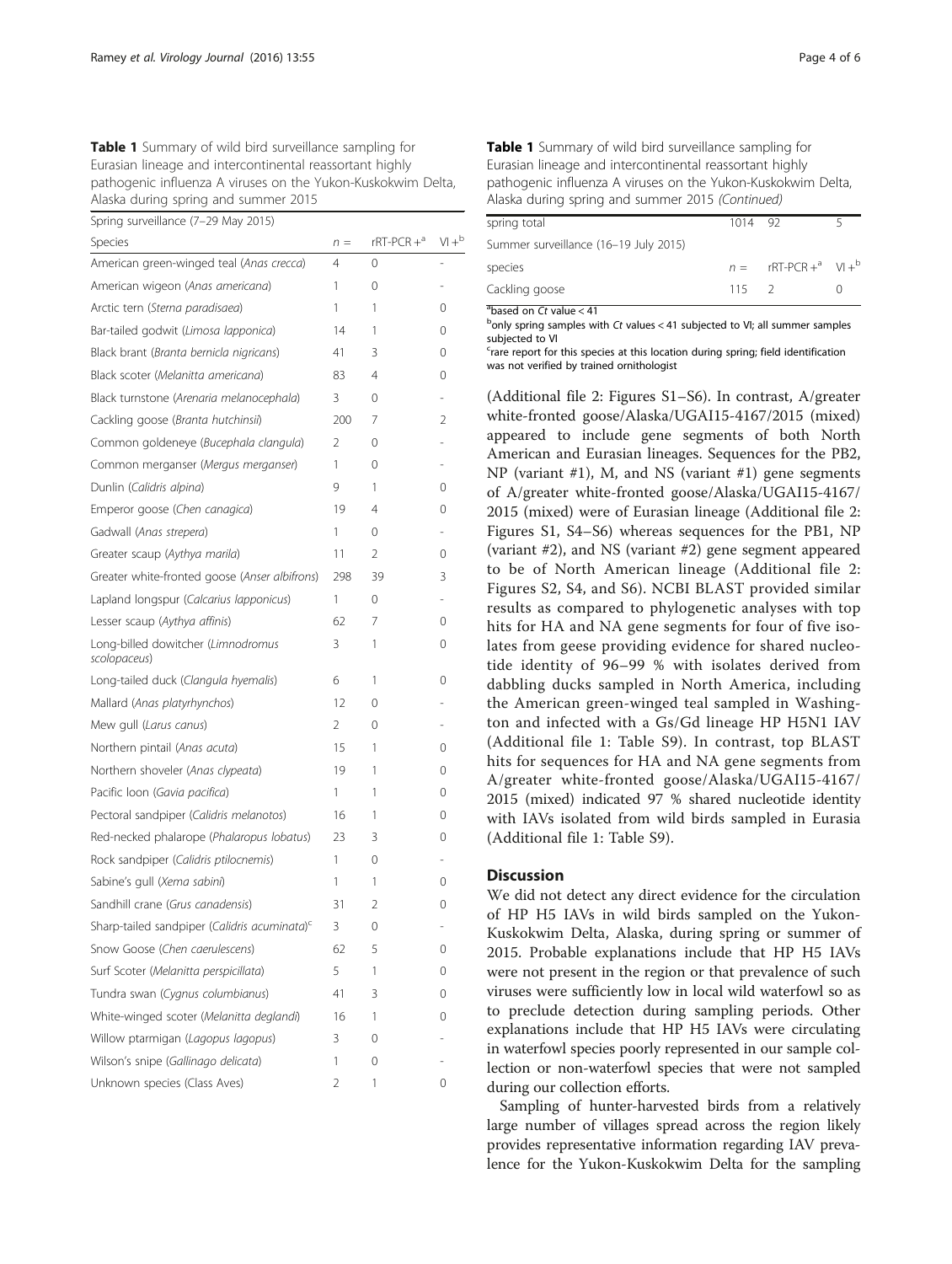<span id="page-4-0"></span>period, particularly for species for which we were able to obtain larger sample sizes. Unlike baited trap sites which may increase viral transmission among animals using capture locations [[13\]](#page-5-0), hunter-harvested birds are more likely to be independent samples and therefore reflective of natural infection prevalence in a study system. Despite a considerable sampling effort on the Yukon-Kuskokwim Delta during spring and summer, few LP IAVs were recovered from our sample collection. However, the rate at which we isolated viruses in two species of geese sampled in spring was comparable to reported estimated viral prevalence for four species of geese in this region during spring 2006–2010 using rRT-PCR (1.78 %) [\[14](#page-5-0)]. The lack of isolation of viruses from other avian species or cackling geese during summer is also consistent with low recovery of viruses from dabbling ducks sampled in this region during spring [[15](#page-5-0)] and low estimates for viral prevalence in geese during summer (0 %) [\[14](#page-5-0)].

Genetic characterization of five LP IAVs provided only limited evidence for circulation of similar genetic diversity as previously found in Gs/Gd lineage HP IAVs in North America; however, this diversity could also be maintained in the absence of HP IAVs in this region. Although it is possible that gene segments found to be highly similar to HP intercontinental reassortant IAVs is a function of recent presence of such viruses in the Yukon-Kuskokwim Delta region, it is likely that North American lineage gene segments sharing recent common ancestry with those detected in HP intercontinental reassortant viruses circulated in the Pacific Flyway prior to the introduction or evolution of these IAVs in North America. As such, gene segments sharing high similarity with intercontinental reassortant HP IAVs may continue to circulate independent of outbreaks of HP influenza in North America. Similar to this investigation, gene segments sharing high nucleotide identity with intercontinental reassortant HP H5N1 and H5N2 IAVs were detected in migratory waterfowl sampled at nearby Izembek National Wildlife Refuge in autumn of 2014 [[6\]](#page-5-0).

Four combined subtypes for LP IAVs detected in cackling and greater white-fronted geese were not previously reported in an investigation genetically characterizing 90 LP IAVs isolated from waterfowl sampled on the Yukon-Kuskokwim Delta between 2006 and 2009 [[15](#page-5-0)]. Additional sampling of geese for IAVs during spring is therefore necessary for understanding seasonal subtype diversity in this region. The finding of four North American lineage IAV isolates from geese sampled on the Yukon-Kuskokwim Delta is not unexpected and is likely a function of migratory tendencies of many geese migrating to the Yukon-Kuskokwim Delta from wintering areas of the Pacific and Central Flyways of North America. However, the identification of numerous Eurasian lineage gene segments in one of the five isolates we recovered supports

earlier conclusions that migratory connectivity of birds between the Yukon-Kuskokwim Delta and East Asia also influences IAV dynamics in western Alaska. Ongoing surveillance in western Alaska at locations such as the Yukon-Kuskokwim Delta and Izembek National Wildlife Refuge will continue to provide data on temporal variations in influenza prevalence and diversity as well as the relative frequency of viral exchange between East Asia and North America via Beringia.

# Conclusion

Research and surveillance efforts for IAVs conducted on the Yukon-Kuskokwim Delta, Alaska, during 2015 do not provide any direct evidence for the circulation of Gs/Gd lineage HP H5 IAVs in this region. Possible reasons for lack of detection are numerous. Our results suggest that on-going and additional research and surveillance strategies, such as refined epidemiological modeling, targeting wintering areas of migratory birds [\[16\]](#page-5-0), and sampling of avian and non-avian taxa in regions with high concentrations of poultry [\[17](#page-5-0)], are necessary to understand the distribution and maintenance of Gs/Gd lineage IAVs in North America.

# Additional files

[Additional file 1:](dx.doi.org/10.1186/s12985-016-0511-9) Nucleotide identity among PB2 (Table S1), PB1 (Table S2), PA (Table S3), HA (Table S4), NP (Table S5), NA (Table S6), M (Table S7), and NS (Table S8) gene segments of influenza A virus isolates derived from geese sampled at the Yukon-Kuskokwim Delta, Alaska 2015 and and highly pathogenic clade Gs/Gd lineage H5 influenza A virus isolates detected in North America, 2014. Table S9 reports top blast results for hemagglutinin (HA) and neuramindase (NA) gene segments of influenza A virus isolates derived from geese sampled at the Yukon-Kuskokwim Delta, Alaska 2015. (XLSX 31 kb)

[Additional file 2:](dx.doi.org/10.1186/s12985-016-0511-9) Maximum likelihood phylogenies depicting inferred relationship among nucleotide sequences for the PB2 (Figure S1), PB1 (Figure S2), PA (Figure S3), NP (Figure S4), M (Figure S5), and NS (Figure S6) gene segments of influenza A isolates derived from wild geese sampled on the Yukon-Kuskokwim Delta, Alaska during spring 2015 (bold) and others representing continental lineages of influenza A viruses recently detected in North America and Eurasia. Bootstrap support values > 70 for nodes are shown. (PDF 230 kb)

#### Competing interests

The authors have declared that they have no financial or competing interests.

#### Authors' contributions

AMR and JMP conceived this project. AMR, JMP, ABR, JD, BL, and KS coordinated sampling efforts in Alaska. RLP and DES conducted viral screening. AMR and ABR genetically characterized viral isolates. AMR, JMP, ABR, RLP, JD, BL, KS, and DES wrote and/or reviewed the manuscript. All authors read and approved the final manuscript.

#### Acknowledgements

We appreciate the assistance of the residents of the Yukon-Kuskokwim Delta and employees of the Yukon Kuskokwim Health Corporation in collecting the samples. We thank current and former U.S. Fish and Wildlife Service staff at the Yukon Delta National Wildlife Refuge including Brian McCaffery, Kristine Sowl, Callie Moore, Kathryn Bowerman, Elliot Hoffman, Ivonne Romero, and Maribel Glass. We appreciate helicopter logistics provided by Stan Hermens during molt drive captures. We are grateful to Paul Flint of the U.S. Geological